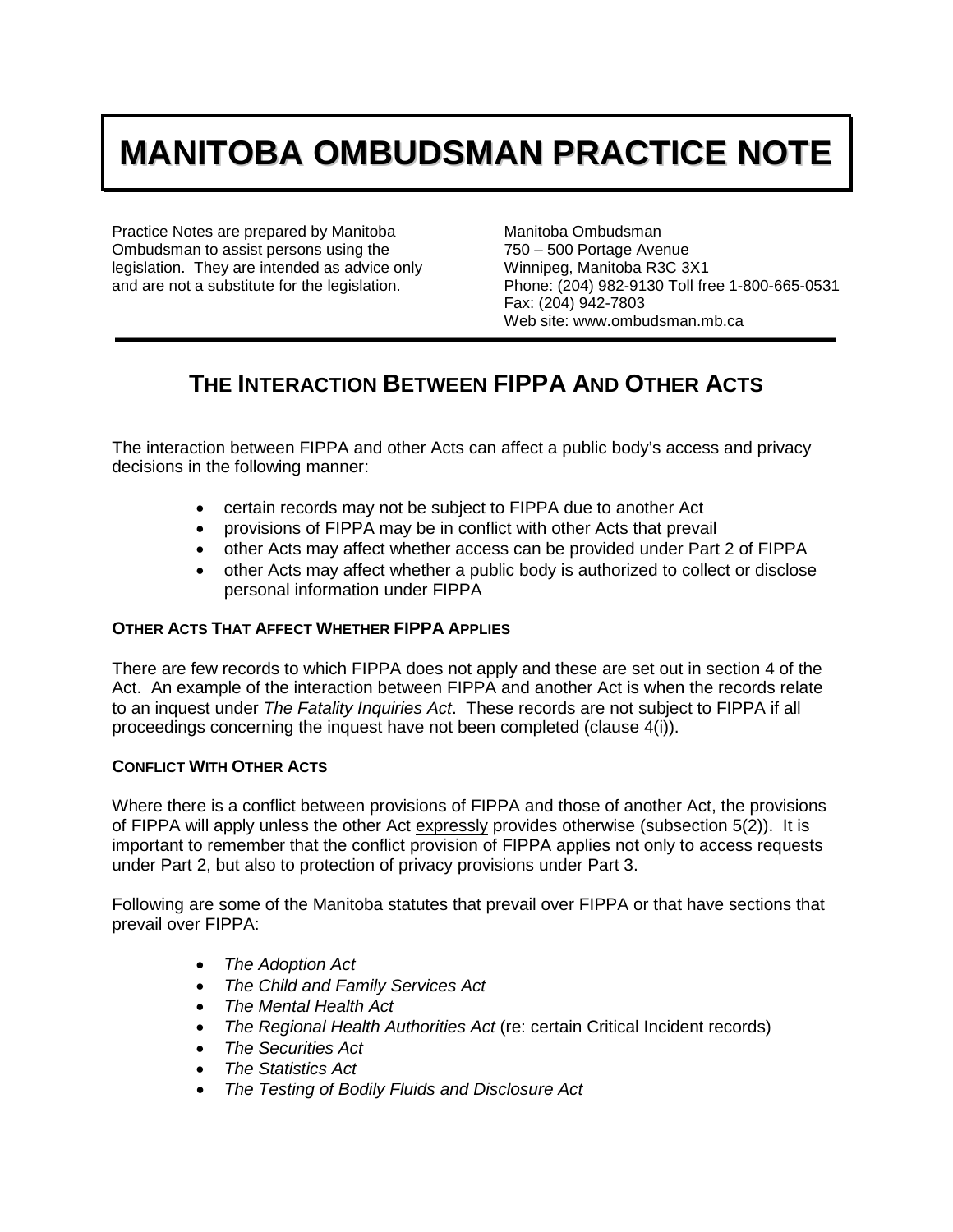- *The Vital Statistics Act*
- *The Witness Security Act*
- *The Workers Compensation Act*
- *The Youth Drug Stabilization Act*

Some federal laws, such as *The Youth Criminal Justice Act*, also prevail over FIPPA.

Some enactments that prevail over FIPPA do set out alternate processes for requesting information or records governed by the particular Act, and may also specify situations in which information can be disclosed and to whom it can be disclosed.

#### **RELATIONSHIP TO** *THE PERSONAL HEALTH INFORMATION ACT* **(PHIA)**

An individual seeking access to his or her own personal health information must request access under *The Personal Health Information Act*, as the provisions of Part 2 of FIPPA do not apply to such a request (subsection 6(1)). Similarly, the privacy provisions of Part 3 of FIPPA do not apply to personal health information to which *The Personal Health Information Act* applies (section 35).

# **ACCESS CONSIDERATIONS IN PART 2 OF FIPPA**

In Part 2 of FIPPA, there are a few provisions that refer specifically to other legislation. For example, the discretionary exception relating to confidential evaluations concerning the FIPPA applicant does not apply to information that the public body would have to provide to the applicant under *The Personal Investigations Act* (subsection 30(2)).

There are other Part 2 provisions that refer to legislation more generally. For example, the mandatory exceptions to disclosure found in section 17 (Privacy of a Third Party) and section 18 (Business Interests of Third Parties) do not apply where an enactment of Manitoba or Canada expressly authorizes or requires the disclosure (clauses 17(4)(c) and 18(3)(c)). Conversely, although section 25 gives a public body the discretion to grant access to information in records concerning law enforcement, the public body is constrained by subsection 25(2) which imposes a mandatory exception to the right of access where the information is in a law enforcement record and the disclosure is prohibited under an enactment of Canada.

Another situation where the provisions of another enactment may become relevant in responding to an access request is found in clause 22(1)(b). This exception may be claimed by a local public body to refuse access to records that would reveal the substance of deliberations of a meeting, where an enactment or by-law authorizes the holding of that meeting *in camera.* For example, subsection 152(3) of *The Municipal Act,* section 76 of *The City of Winnipeg Charter*, and subsection 30(4) of *The Public Schools Act* all authorize *in camera* meetings.

#### **PRIVACY CONSIDERATIONS IN PART 3 OF FIPPA**

Part 3 of FIPPA exists to control the manner in which public bodies collect personal information and to protect individuals from the unauthorized use or disclosure of their personal information by a public body (clause 2(d)).

The interaction between Part 3 of FIPPA and other Acts arises out of the public body's considerations in collecting and disclosing personal information in the course of its operations. FIPPA should not be perceived as a barrier to the operation of the public body's existing services, programs or activities, as it authorizes collection or disclosure of personal information